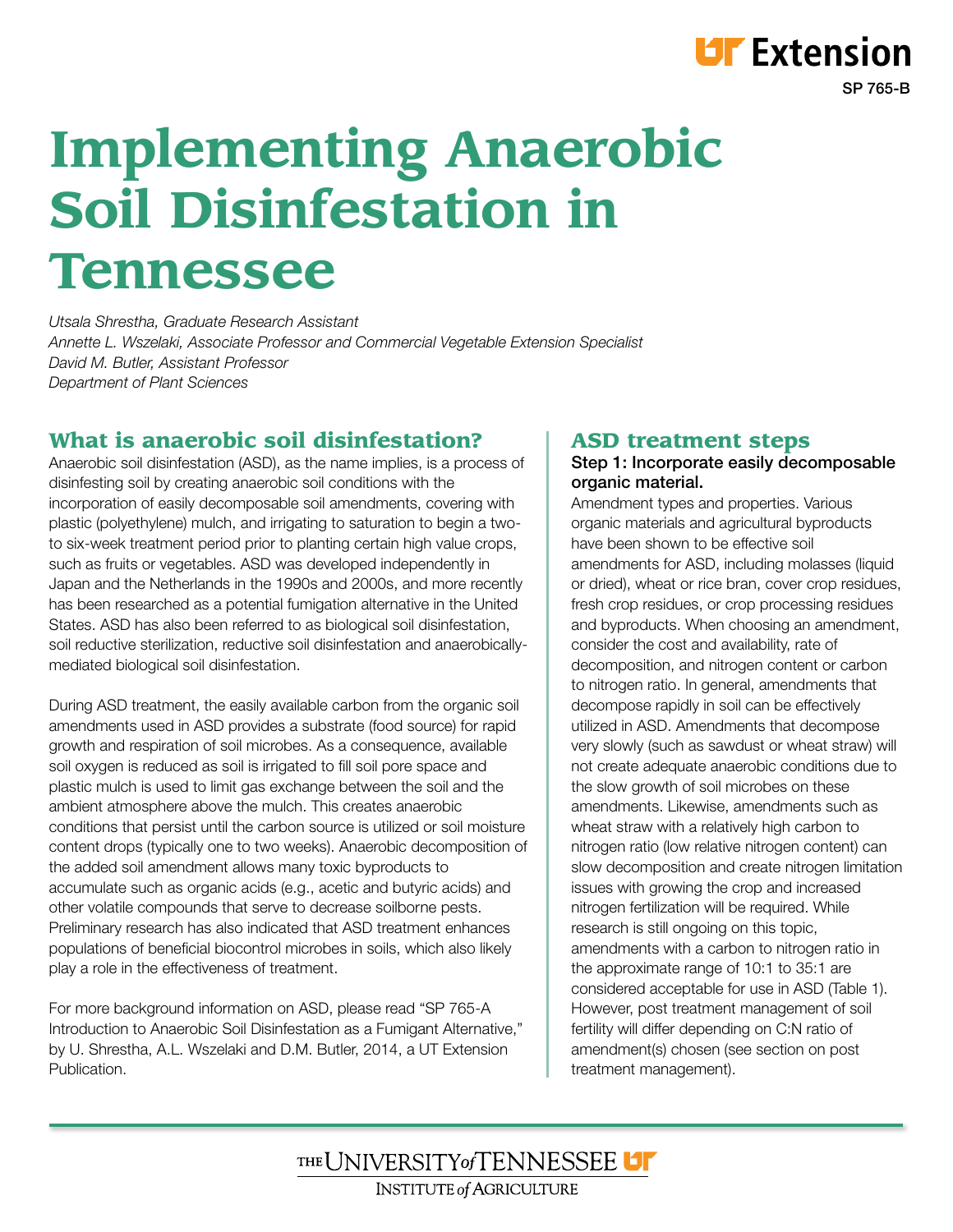Table 1. Potential organic soil amendments for use in anaerobic soil disinfestation and typical carbon to nitrogen ratios.

| Amendment                             | Carbon to nitrogen ratio |
|---------------------------------------|--------------------------|
| Wheat bran                            | 15:1                     |
| Dry molasses                          | 30:1                     |
| Liquid molasses                       | 35:1                     |
| Soybean meal                          | 5:1                      |
| Vegetable crop residues               | 10 to $30:1$             |
| Cover crop residues:                  |                          |
| Legumes (at bloom)                    | 10 to 15:1               |
| Grasses, small grains (boot stage)    | 25 to 30:1               |
| Mustards, canola, rapeseed (at bloom) | 15 to 20:1               |
|                                       |                          |

**Amendment rate.** Preliminary research suggests that the required rate of applied carbon is approximately 0.4 percent of the mass of soil in which the material is incorporated (approximately 8-inch depth). This equates to approximately 6.5 tons of biomass per acre, assuming that the biomass content is approximately 40 percent to 50 percent carbon on a dry weight basis, and that soil treatment is limited to the bedded areas (not the unplanted alleys). In California, where there is some commercial implementation of ASD, growers typically use 6 to 9 tons of rice bran per acre for ASD amendment prior to strawberry production. While future research may indicate lower rates of amendment necessary for given pests, at this time this rate seems to control a broad range of pests at the moderate soil temperatures present in Tennessee during either a spring or early fall soil treatment by ASD. Cool-season cover crops in Tennessee, such as a mixture of cereal rye and crimson clover, can accumulate several tons of aboveground (leaves and stems) dry matter biomass by mid-April. If also accounting for belowground (root) biomass, these high biomass cover crops can produce enough material on-site for ASD treatment, as well as contribute to beneficial rotational effects.

#### Amendment application and

incorporation. Soil amendments can be applied by hand to smaller areas, or through use of various drop fertilizer or manure spreaders to larger areas. Amendments should be incorporated to an approximate 8-inch depth using a rotary cultivator or rotary spading machine in order to ensure that the amendments are well mixed with the soil in order to ensure adequate anaerobic activity in the entire volume of treated soil. In the case of raised-bed production systems, amendments can be applied prior to bed formation (Fig. 1) or to pre-formed raised beds (Fig. 2), depending on available bedding and incorporation equipment. In the case of cover crops, it is

necessary that the biomass be chopped as finely as possible. A flail-type mower works well (Fig. 3). Although it will slightly lower total biomass accumulation, incorporation of the cover crop before stems become highly lignified or "woody" will improve incorporation, enhance treatment, and prevent the residue from puncturing the plastic mulch.



*Figure 2. Incorporation of soil amendments to raised beds in ASD research trial for strawberry production at the University of California Hansen Research and Extension Center, Santa Paula, California. Photo credit: Joji Muramoto.*



*Figure 1. Incorporation of soil amendments prior to raised bed formation in ASD research trial for bell pepper production at the UT Plateau AgResearch and Education Center, Crossville, Tennessee. Photo credit: David Butler.*



*Figure 3. Flail-mowing of cereal rye and mixed mustard-arugula cover crops in ASD experiment for tomato and bell pepper production at the UT East Tennessee AgResearch and Education Center — Organic Crops Unit, Knoxville, Tennessee. Photo credit: David Butler.*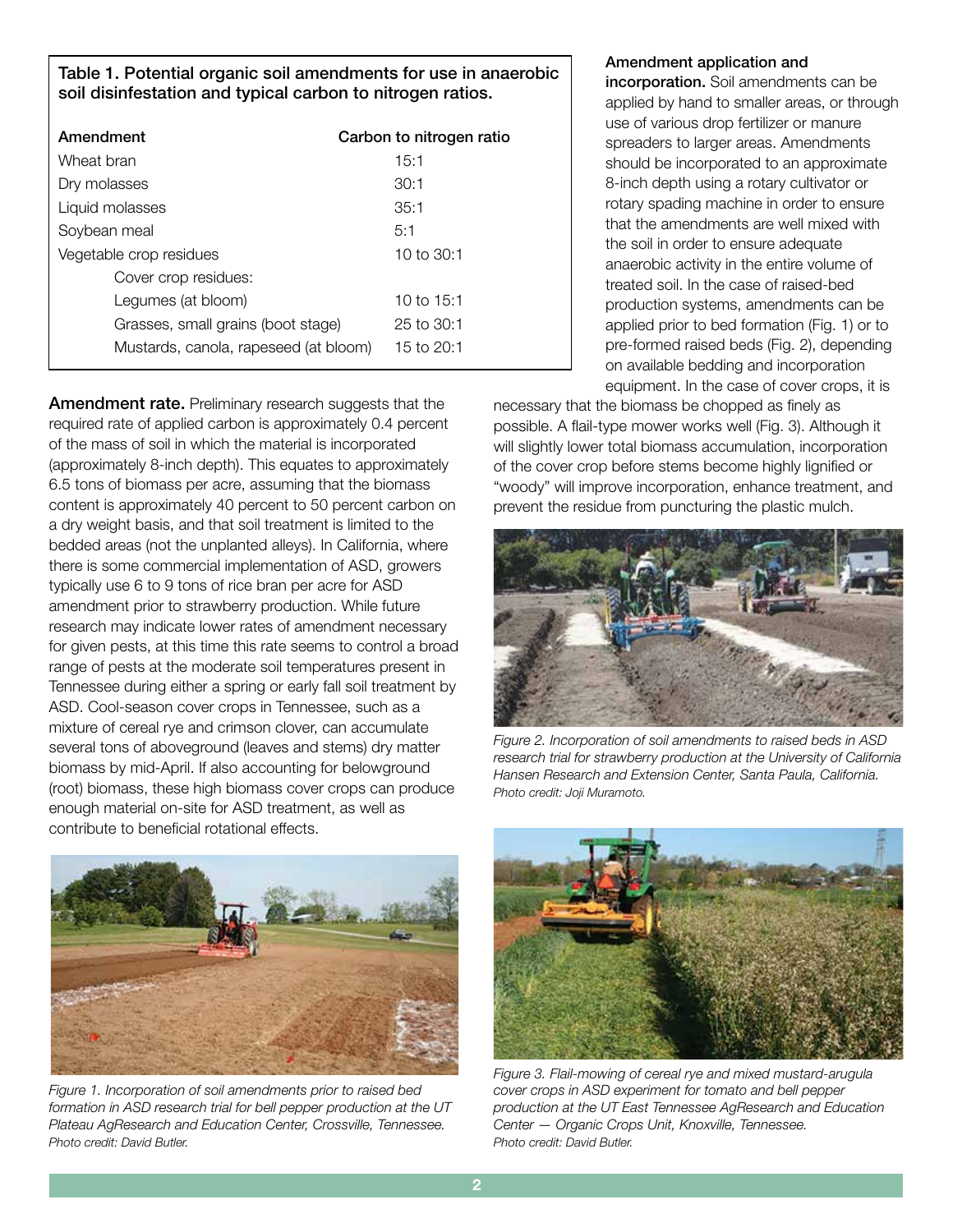#### Step 2: Tarp with plastic mulch.

Following amendment incorporation, the soil should be covered with a mulch film to limit gas exchange during soil treatment (Fig. 4). As with soil fumigation, treatment can occur over entire field blocks with no uncovered alleys between planting beds, as planting beds mulched without forming a raised-bed, or in plastic-mulched raised-beds. Research has indicated that standard polyethylene mulch utilized by growers in plasticulture planting systems works well in ASD treatment. Preliminary research has not indicated a substantial benefit of less permeable tarps, e.g., virtually impermeable film and similar products. However, these materials may slightly improve retention of volatile compounds contributing to soil disinfestation and act as a partial physical barrier to troublesome weeds such as nutsedges (Cyperus species), if present. Transparent solarization film can also be used during treatment to increase soil temperature (which can improve treatment efficacy), but must be painted or covered with another layer of plastic following treatment to cool the soil for crop root growth and prevent weeds from growing under the plastic if using a plasticulture planting system.

The primary consideration with tarping is to ensure that the soil will remain completely covered with the mulch during the treatment period. Mulch film that is applied in close contact to a smooth soil surface and well secured at the edges will limit the amount of oxygen in the soil during treatment. Tears and holes in plastic should be repaired so as to prevent the rapid loss of volatile compounds and entry of oxygen. The



*Figure 4. Planting bell peppers to plastic-mulched beds three weeks following the start of ASD treatments in ASD research trial at the UT Plateau AgResearch and Education Center, Crossville, Tennessee. Photo credit: Utsala Shrestha.*

use of cover crops or crop residues as carbon sources can result in the puncturing of the plastic mulch by woody stems. Fine chopping of the material and the use of a bed roller prior to mulch application may reduce this problem.

#### Step 3: Drip irrigate to saturation of topsoil.

Drip irrigation should be installed at the same time as mulch is applied. Within 48 hours of amendment incorporation, irrigation is needed to fill space between the soil particles (soil pore space) and to enhance microbial growth and respiration to create anaerobic soil conditions. If a longer time elapses prior to irrigation, soil microbes may decompose much of the added carbon source aerobically, thus reducing the amount of anaerobic decomposition byproducts formed during treatment. Depending on soil moisture content, approximately 2 to 3 inches of irrigation will be required to sufficiently flush soil pore space to an 8-inch depth and allow for anaerobic conditions. It is important that the irrigation completely wets the treated soil volume, which requires attention to drip emitter spacing, drip line spacing, soil type and flow rate. Irrigation should be applied in a single event at the start of treatment, with no further irrigation until the treatment period has ended.

## Treatment length and post treatment management

Anaerobic conditions typically remain in soils for one to two weeks. It is recommended that crop planting not begin until at least three weeks following soil treatment so that any of the toxic anaerobic decomposition byproducts have decomposed and will not adversely affect the crop. The anaerobic condition can be simply monitored by the smell of a soil core for the typical unpleasant odor associated with anaerobic decomposition. Applying 1/2 inch of irrigation at planting can help to ensure that any of these byproducts are flushed from the planting zone. Some evidence suggests that longer treatment periods (up to six weeks) may be beneficial in cooler soils (less than 60 F), where decomposition proceeds more slowly.

As mentioned previously, the use of soil amendments with a relatively high carbon to nitrogen ratio (especially when greater than 25:1) can potentially lead to nitrogen limitation at planting (see Table 1). Growers should pay particular attention for signs of nitrogen deficiency on transplanted crops and young plants and may find it useful to irrigate with soluble fertilizers according to plant tissue testing until they are more familiar with system management for chosen soil amendments. This is unlikely to be necessary with amendments of lower carbon to nitrogen ratios (especially when less than 15:1), which may actually reduce the amount of nitrogen fertigation required earlier in the production cycle due to release of nitrogen from amendment decomposition during ASD treatment. Due to the rates of irrigation used at